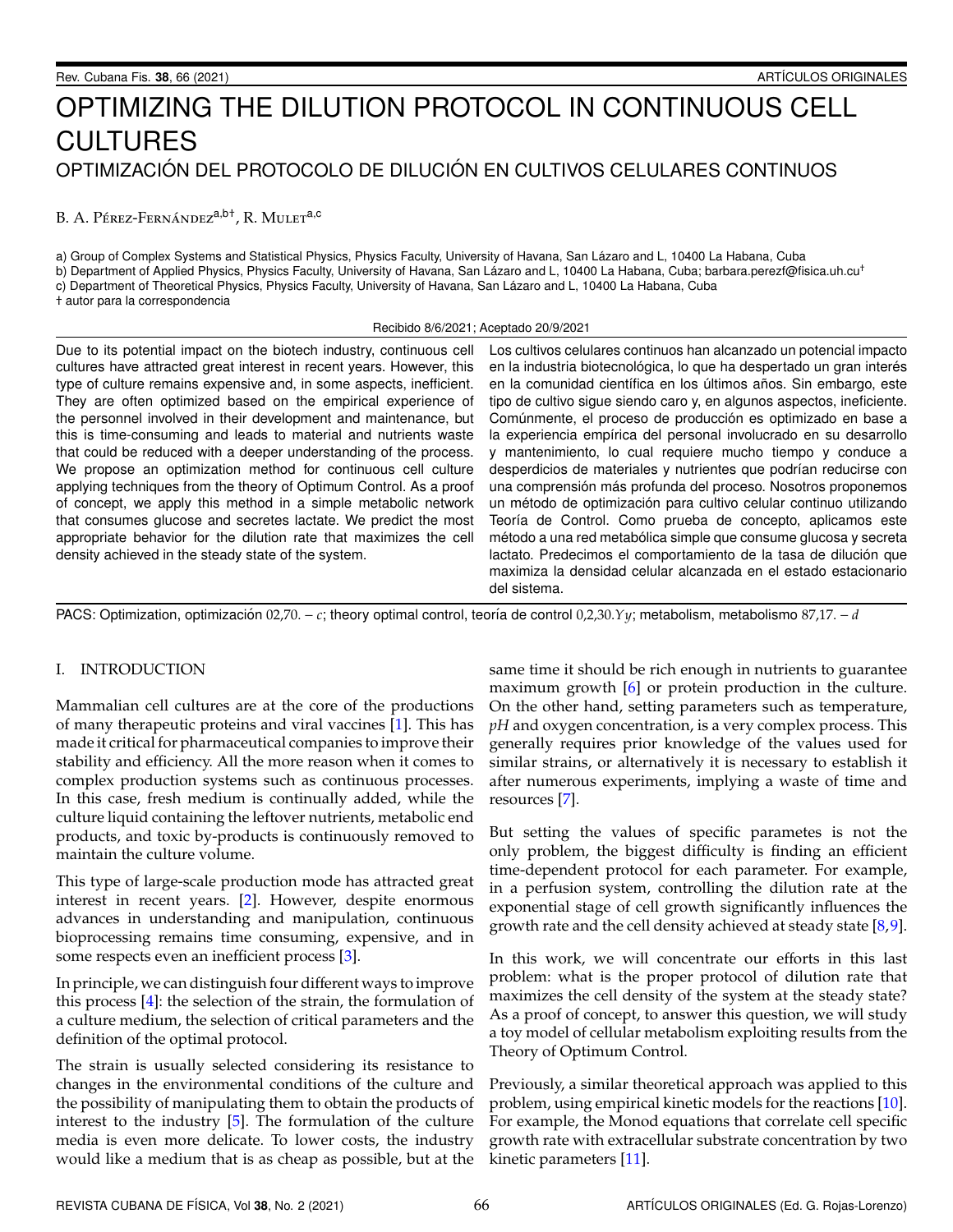Indeed, the Monod equation is one of the best known processes that describe kinetic reactions in the cell. It has a simple formulation and has been extensively validated [\[12,](#page-9-11) [13\]](#page-9-12). However, several studies have shown that growth kinetic constants are actually a function of culture history and composition of the cell community [\[14,](#page-9-13) [15\]](#page-9-14). On the other, for genomic-scale cell lines, it is almost impossible to know all the kinetic parameters that describe the cell growth rate. In particular, for complex lines, such as mammalian cells, it is difficult to know the real form of the kinetic functions.

To avoid these difficulties, we will substitute the use of kinetic equations by the standard assumptions of Flux Balance Analysis (FBA). FBA allows treatment the cell metabolism in steady state, does not require the use of kinetic parameters, and has been shown to be a good approximation to estimate the cell growth rate [\[16\]](#page-9-15).

The rest of the work is organized as follows: In the next section, we will present the standard equations that describe the dynamics of the chemostat and a toy model that describe the metabolism of the cell. There, we will show what is the behavior of said system under standard protocols, also referring to the relevant literature where the reader can seek a more in-depth and detailed analysis of the model. We proceed by providing a brief review of the Theory of Optimum Control and in particular of the technique used in our work. Then, we show and discuss the optimal protocol to be used in our model. Finally, we present the conclusions of our work and suggest possible extensions to our approach.

#### II. THE MODEL

This section is divided into two parts. We first describe the equations that define the behavior of the perfusion system. Essentially, how the number of cells and the concentration of metabolites in the culture change depending on the external parameters of the problem. Next, we present the Toy model mimicking the metabolism of cells. We will remark the connection between these two seemingly disconnected systems of equations.

#### *II.1. The perfusion system*

A cell culture produced in continuous mode can be represented schematically as in figure [1.](#page-1-0) The fundamental dynamic equations that describe this system are [\[17\]](#page-9-16):

$$
\frac{dX}{dt} = (\mu - \phi D)X \qquad X(0) = X_0 \tag{1}
$$

$$
\frac{ds_i}{dt} = -u_i X - (s_i - c_i)D \qquad s_i(0) = s_{i0}
$$
 (2)

where X denotes the cell density in the bioreactor (units:  $gDW/L$ ),  $\mu$  the effective cell growth rate (units: 1/h), and the perfusion coefficient,  $\phi$  (unit-less), which characterizes the fraction of cells that escape from the culture through a

<span id="page-1-0"></span>cell-retention device.



Figura 1. Cells are growing in a bioreactor that is continuously fed fresh medium at a constant flux. While an equivalent flux transports metabolic end products and toxic by-products out of the tank, keeping the culture volume constant. Notation: substrate concentrations in the medium (*c<sup>i</sup>* ), cell density and metabolite concentrations in the culture  $(X, s<sub>i</sub>)$ , dilution rate  $(D = F/V)$ , where *F* is the influx/outflux and *V* the culture volume).

Equation [\(1\)](#page-1-1) describes a process in which the number of cells grows at a rate of  $\mu$  (growth rate), and is removed from the culture at a rate of  $\phi D$ . On the other hand, equation [\(2\)](#page-1-2) describes a process in which metabolite *i* is removed/injected at a rate  $(s_i - c_i)D$  while  $u_i$  denotes the specific uptake of metabolite *i* (units: mM) from the cells. The variable *s<sup>i</sup>* denotes the concentration of metabolite *i* in the culture (units: mM), while  $c_i$  is the concentration of metabolite  $i$  in the media formulation. In what follows, *i* will take on two values that describe glucose consumption and lactate production.

Here two things must be taken into account, first that this set of equations depends on the actual metabolism of the cells through  $u_i$  and  $\mu$  and that the external parameters that control the culture are the dilution rate, D (units: 1/h) and the perfusion coefficient  $\phi$ .

## *II.2. A Toy Metabolic Network*

We study a simple metabolic network first introduced by A. Vazquez et al. [\[18\]](#page-9-17) to explain the Warburg effect and later exploited by Fernández de Cossio and collaborators [[19\]](#page-9-18) to study the effects of toxic by-products of the metabolism, the heterogeneity in a chemostat  $[20]$  and the bistability of a Warburg-like phenotype due to microenvioronmental cooperation  $[21]$ . A diagram of the network is shown in figure [2.](#page-2-0)

<span id="page-1-1"></span>To make the discussion a bit more realistic, we assume that the nutrient consumed is glucose, *cg*, and the waste product is lactate, *s<sup>l</sup>* , a well-recognized toxic waste in mammalian cell cultures. The cell can consume  $c<sub>g</sub>$  from the medium at a rate  $u_g > 0$ , and secrete lactate at a rate  $u_l < 0$ . The stoichiometric relationships for this model are summarized in equations [\(3\)](#page-1-3) and [\(4\)](#page-1-4) from the conservation of metabolite *P* and the mass balance constraint of the cell:

<span id="page-1-4"></span><span id="page-1-3"></span>
$$
u_g + u_l - r = 0 \tag{3}
$$

<span id="page-1-2"></span>
$$
N_F u_g + N_R r - e - yZ = 0 \tag{4}
$$

where  $N_F$  and  $N_R$  define the contribution of these reactions to the growth rate of biomass of the cell *Z*. The parameter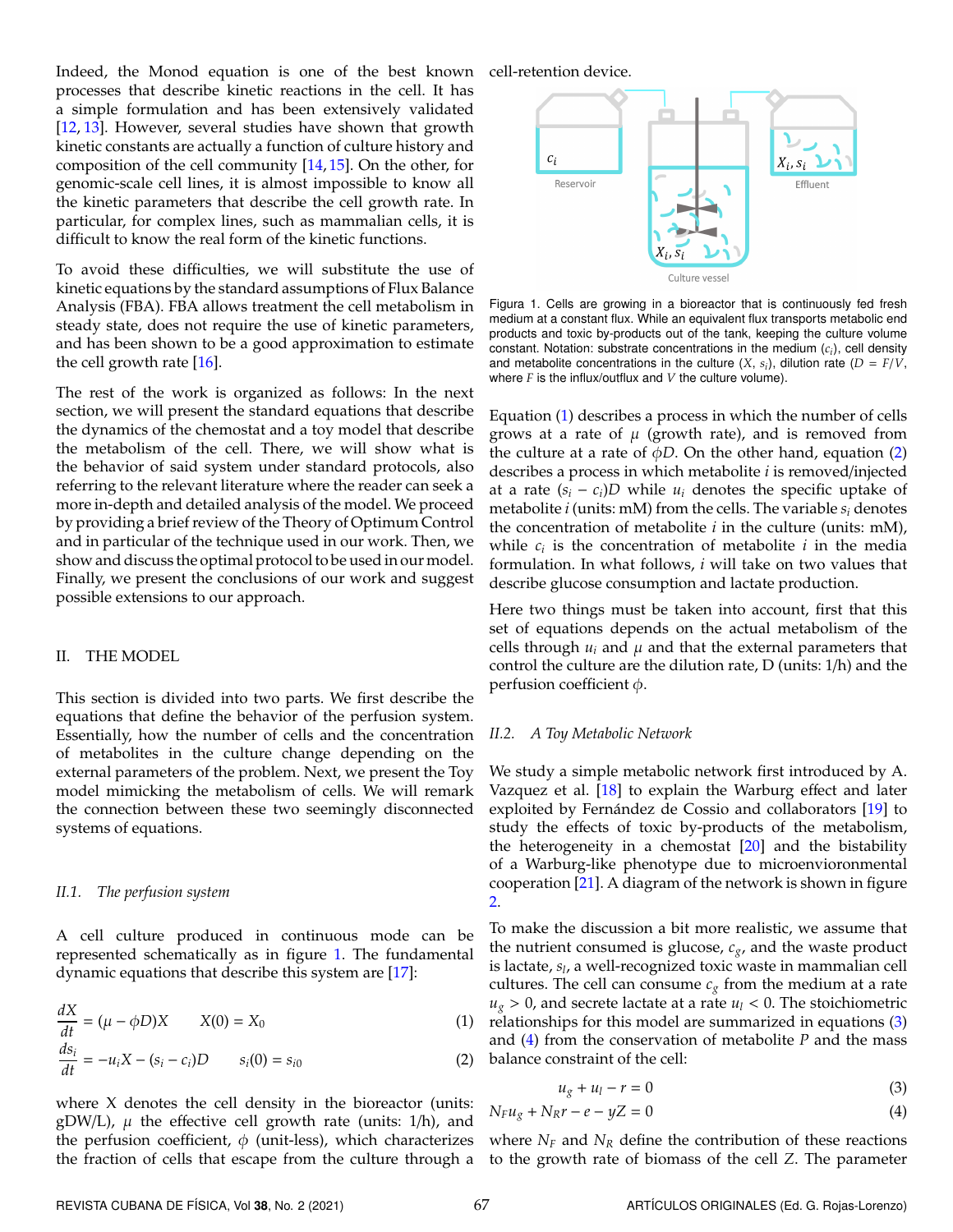<span id="page-2-0"></span>*e* denotes an energetic maintenance demand, modeled as a constant drain of ATP [\[17,](#page-9-16)[22\]](#page-9-21). The term *y* represents the units of metabolite consumed, in this case it is glucose, required per unit of biomass produced [\[23,](#page-9-22) [24\]](#page-9-23).



Figura 2. A primary nutrient  $c_g$  is consumed by the cell at a rate  $u_g \ge 0$ . This is processed and the intermediary P is obtained, generating *N<sup>F</sup>* units of energy for each unit of *c<sup>g</sup>* consumed. P can be excreted as a waste product *s<sup>l</sup>* at a rate ( $-u$ <sup>*l*</sup> ≤ 0) (fermentation), or it can be completely oxidized at a rate of  $r ≥ 0$ (respiration) generating  $N_R$  additional energy units  $(N_R \gg N_F)$ . Respiration is valid for  $r \leq r_{max}$ .

We also introduce the role of the enzymatic costs [\[17,](#page-9-16) [19\]](#page-9-18). Since this cost is higher in the respiration reaction than during fermentation, we limit, for simplicity, only the flux *r*:

$$
r \le r_m = 0.45 \text{ mmol/gDW/h}
$$
 (5)

<span id="page-2-1"></span>Now, since metabolite concentrations in the culture cannot be negative  $(s_i \geq 0)$ , Equation[\(2\)](#page-1-2) in steady state implies that  $u_i \leq c_i D/X$ . In our setting:

$$
u_g \le \text{Min}(V, c_g D / X) \tag{6}
$$

where *V* is a constant maximum uptake rate determined by molecular details of the transport process. This bound (Equation [\(6\)](#page-2-1)) connects the variables in the chemostat with the actual metabolism of the cell.

Moreover, due to the enzymatic cost of respiration shown in the Equations [\(3\)](#page-1-3) and [\(5\)](#page-2-2), the flux *r* takes the form

$$
r \le \text{Min}(u_g, r_m) \tag{7}
$$

Therefore, substituting the expressions  $(6)$  and  $(7)$  in  $(3)$ , we obtain:

$$
u_l = r - u_g = \text{Min}(u_g, r_m) - u_g \tag{8}
$$

<span id="page-2-4"></span>
$$
= \text{Min}(\text{Min}(V, c_g D / X), r_m) - \text{Min}(V, c_g D / X) \tag{9}
$$

Notice that he study of cell death has been an important area in biomedical research for several years. Many industrially important cell lines have been shown to die by apoptosis (see, for example, the original work of Al-Rubeai et al. [\[25\]](#page-9-24)). This phenomenon has been observed mainly at the end of the batch culture, and it is due to the deprivation of nutrients such as glucose, glutamine, growth factors and oxygen or due to the presence of toxic metabolites such as ammonia and lactate [\[26–](#page-9-25)[28\]](#page-9-26).

Nevertheless, in batch feeding, perfusion, and chemostat cultures, the situation is more complex, as nutrients are constantly being replenished. In these type of cultures, cells can undergo apoptosis in response to various environmental stressors, such as high osmolality, pH fluctuations, oxygen gradients, and deprivation due to insufficient mixing at high cell densities [\[26,](#page-9-25) [29–](#page-9-27)[33\]](#page-9-28). In addition, exposure to increasing hydrodynamic forces from liquid surface bubble burst, gas bubbling, liquid flow or gas entrainment and energy dissipation from the impeller stream can induce apoptosis [\[31,](#page-9-29) [34\]](#page-9-30). Consequently, it is very difficult to obtain a mathematical expression that regulates all these factors involved in continuous or semi-continuous cultures. With more reason in a metabolic model as simple as ours. In particular, in our work we do not take into account bioreactor damage, osmolality, pH fluctuations or oxygen gradients; therefore, we do not take into account cell death due to apoptosis.

However, more generally, we can consider cell death due to the accumulation of toxic by-products, which affects the growth rate. Lactate and ammonia have been shown to inhibit and destroy cells [\[35](#page-9-31)[–37\]](#page-9-32). Specifically, the effects of lactate, a metabolite used in our model as *s<sup>l</sup>* , are incorporated in the form of growth inhibition and increased death rate as follows:

<span id="page-2-5"></span><span id="page-2-2"></span>
$$
\mu = Z - \tau s_l \tag{10}
$$

where  $\mu$  is the effective cell growth,  $Z$  represents the biomass production and  $\tau$  is the death rate.

In short, the internal metabolism of the cell is defined by stoichiometric equations  $(3)$  and  $(4)$ , subject to the bounds  $(6)$ ,  $(7)$  and  $(9)$ . The effective growth rate is given by  $(10)$ .

In practice, we used:  $N_F = 2$ ,  $N_R = 38$  as the characteristic ATP yields of glycolysis and respiration respectively [\[38\]](#page-9-33),  $e = 1,0625$  mmol/gDW/h typical of mammalian cells [\[22\]](#page-9-21), *y* = 348 mmol/gDW is within the range of duplication rates in mammalian cells  $[36, 39]$  $[36, 39]$  $[36, 39]$ ,  $V = 0.5$  mmol/gDW/h is the maximum uptake of glucose measured for HeLa cells [\[40\]](#page-10-1) and the toxicity of waste is  $\tau = 0.0022$  h<sup>-1</sup>mM<sup>-1</sup> obtained from linearizing the death rate dependence on lactate in a mammalian cell culture reported by S. Dhir et al. [\[36\]](#page-9-34).

## <span id="page-2-3"></span>*II.3. Stability of the System*

To determine the stability of a system of coupled differential equations, on must analyze the Jacobian eigenvalues of the system. If the real parts are all negative the state is stable, but if at least one eigenvalue has a positive real part, the state is unstable.

Our system of equations [\(1\)](#page-1-1) and [\(2\)](#page-1-2) was previously presented by Cossio et al. in the report [\[17\]](#page-9-16). In that work, the authors carried out a detailed and very general study of the stability of the system of equations. For the particular set of parameters used in our work, the system is always stable.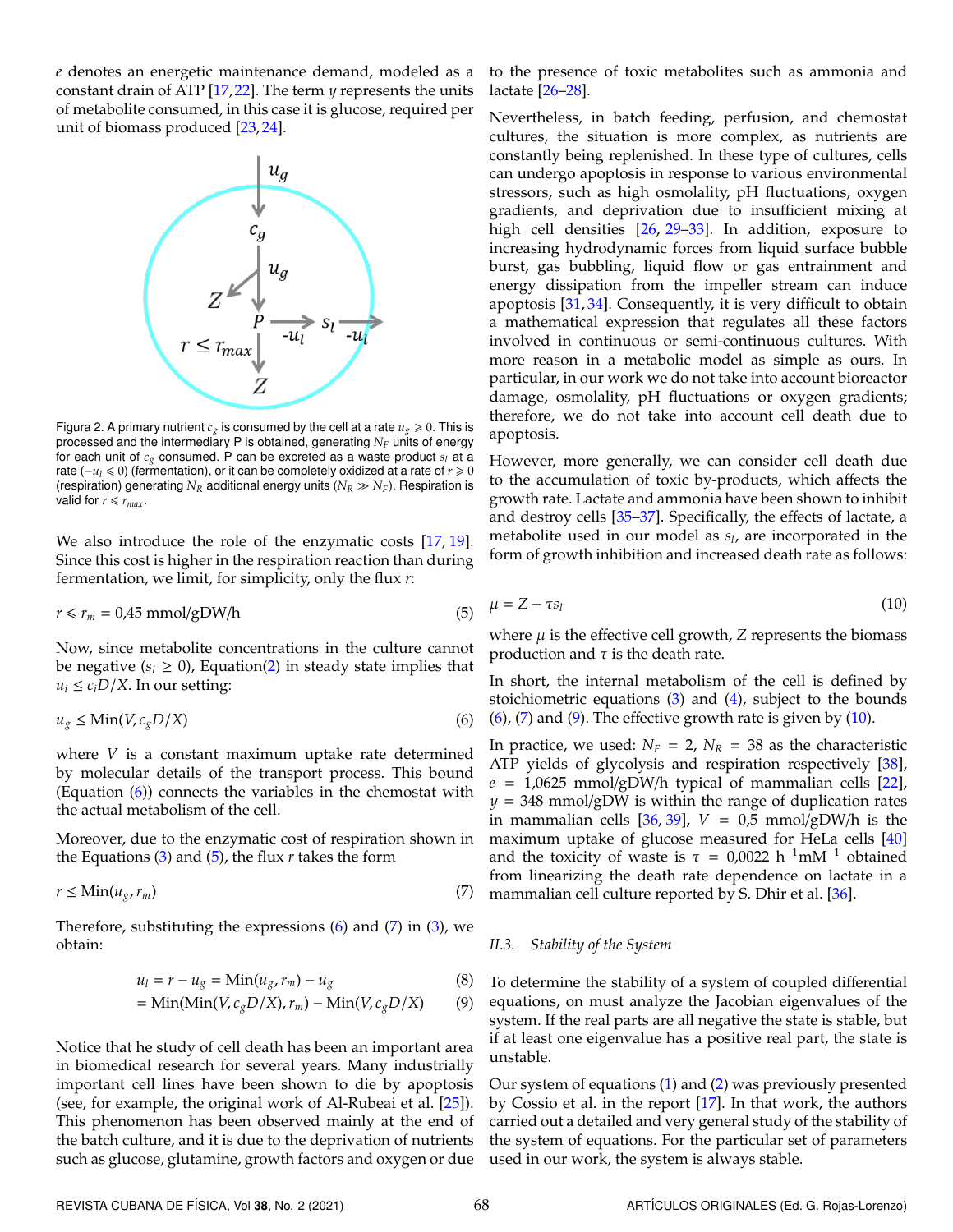To get a clear picture of what to expect from the model presented above, we summarize some general results here. A relevant question is the following: Given a dilution rate *D* set by the experimenter, how do cell density and metabolite concentration evolve over time?

<span id="page-3-0"></span>

Figura 3. Behavior of cell density and concentrations of nutrients, glucose and lactate, in the culture as a function of time for three different dilution rates (1,0 days<sup>-1</sup>, 1,5 days<sup>-1</sup> and 2,0 days<sup>-1</sup>). Initial condition,  $X_0 = 0.5$  gDW/mL, and  $c_{g_0} = 10 \text{ mM}$ .

The answer to this question can be obtained by means of the numerical solution of the dynamic system (Equations [\(1\)](#page-1-1)-[\(2\)](#page-1-2)) with the addition of the FBA hypothesis for the metabolism of the cell, for different values of *D*. As an example, we show in figure [3,](#page-3-0) for three different values of *D*, how the cell density and the concentrations of the glucose and lactate metabolites vary as a function of time.

As can be seen in the figure  $3$ , the dilution rate affects both, the cell density at the steady state and the time required to reach that steady state. Of Course, it also influences the rate at which metabolites are delivered to the culture, and thus changes the concentrations of metabolites in the vessel, including toxic ones like lactate.

To summarize the previous image, in figure [4](#page-3-1) we present, as a function of *D*, the concentration of cells reached at the steady state. Notice, that *X* first increases, essentially, because increasing *D* increases the rate at which nutrients are delivered in the system and this facilitates the growth of the culture. However, if *D* is too large,  $(D > 2 d^{-1})$  the removal of the cells from the system ocurrs so rapidly that the culture is essentially washed out and *X* is drastically decreased. In this regime, cells just don't growth fast enough.

<span id="page-3-1"></span>

Figura 4. Expected cell density at a stable state for different constant flux of dilution rates.

In the rest of the work, our task is to suggest a suitable protocol for the experimenters in which, controlling and changing *D* the number of cells at steady state is maximized as quickly as possible. But, before presenting this protocol, we are going to introduce below some concepts and techniques of the Optimal Control Theory.

## III. OPTIMAL CONTROL PROBLEM

In Optimal Control Theory [\[41\]](#page-10-2), you usually solve problems in which you need to maximize a utility function. In this case, it is the cell density *X*. This maximization occurs through the use of one or more variables from the problem, usually call control parameters. In our case, the control parameter will be the dilution rate *D*. The difficulty arises because the function to be maximized is constrained to following specific dynamic equations  $[41]$ , as in our case equations  $(1)$  and  $(2)$ .

Let us, put this in more explicit form. We want to find the optimal control parameter  $u(t) = D(t)$  that maximizes  $X(t_f)$ , where *t<sup>f</sup>* is an unknown final time of the experiment. Similar to the Lagrangian Mechanics formalism [\[42\]](#page-10-3), this is of course equivalent to minimizing the following objective function:

$$
F = -X(t_f) \tag{11}
$$

subject to the equations  $(1)$  and  $(2)$ , that for simplicity we rewrite in vectorial form

$$
\dot{\mathbf{y}} = \mathbf{g}[\mathbf{y}(t), u(t)] \quad \mathbf{y}(0) = \mathbf{y}_0 \tag{12}
$$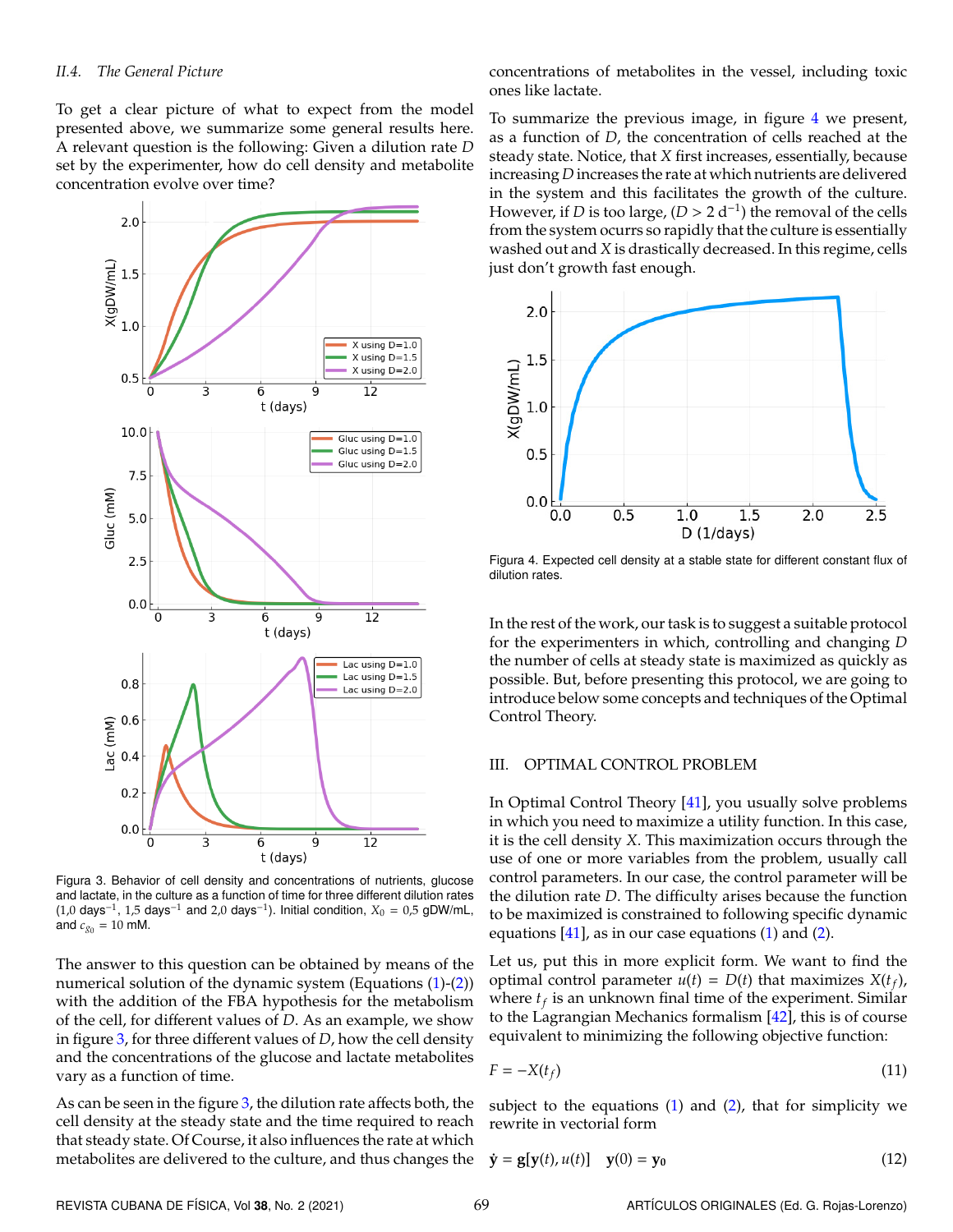<span id="page-4-0"></span>The above problem is equivalent to minimizing the augmented functional

$$
J = \int_{0}^{t_f} [H - \lambda^T \dot{\mathbf{y}}] dt = \int_{0}^{t_f} [F + \lambda^T (-\dot{\mathbf{y}} + \mathbf{g})] dt
$$
(13)

subject to  $y(0) = y_0$ ; where  $H = F + \lambda^T g$  is the Hamiltonian,  $λ$  the Lagrange multipliers and  $H - λ<sup>T</sup>$ **j** in the language of Theoretical Mechanics is the Lagrangian *L* of the problem.

It is easy to show that the necessary conditions for the minimum of *F* are: [\[41\]](#page-10-2)

$$
\begin{cases}\n\dot{\mathbf{y}} = \mathbf{g}, \quad \mathbf{y}(0) = \mathbf{y}_0 & \text{State equations} \\
\dot{\lambda} = -\mathbf{H}_{\mathbf{y}}, \quad \lambda(\mathbf{t}_{\mathbf{f}}) = \mathbf{0} & \text{Costate equations} \\
H_u = \mathbf{0} \\
H(t_f) = 0\n\end{cases}
$$

#### *III.1. Improvements in u and t<sup>f</sup> to reduce J*

To implement the improvement strategy numerically [\[41\]](#page-10-2), we split the time interval [0, *tf*] into *N* subintervals of equal length and use numerical integration (for example, composite Simpson's 1/3 Rule for even number of subintervals) to calculate δ*J* as well as *J*. Thus, J is rendered into a function dependent on the vector of optimization parameters

$$
p \equiv [u[t_0] \quad u[t_1] \quad \dots \quad u(t_N) \quad t_f]^T \tag{14}
$$

where  $t_0$ ,  $t_1$ , ...,  $t_N$  form the time-grid of  $(N + 1)$  equispaced grid points in the time interval [0, *t f*].

However, there is a complication with this approach. An improvement in  $t_f$  changes the time grid, thereby requiring the estimation of controls and states on the new time grid for the next round of improvements. We avoid this situation by linearly transforming the independent variable t in the variable interval [0,  $t_f$ ] to a new independent variable  $\sigma$  in the fixed interval [0, 1].

Besides, this improvement is ideal in our problem because we don't know the value of the final time *t<sup>f</sup>* . We need to minimize, *F*, but both  $t_f$  and  $X(t_f)$  are free. We introduce a new independent variable  $\sigma \in [0,1]$  through the linear relation

$$
\sigma = at + b \tag{15}
$$

where *a* and *b* are some unknown constants.

Thus,

$$
\sigma = \frac{t}{t_f} \quad \frac{d\sigma}{dt} = \frac{1}{t_f} \quad \text{and} \quad \frac{dy_i}{dt} = \frac{dy_i}{d\sigma} \frac{d\sigma}{dt} = \frac{dy_i}{d\sigma} \frac{1}{t_f} \tag{16}
$$

Substituting, respectively, the initial and final values of  $\sigma$  and *t* in the above equation, we obtain

$$
0 = b \quad \text{and} \quad 1 = at_f + b \quad \Rightarrow \quad a = \frac{1}{t_f} \tag{17}
$$

Based on the these relations, the objective of the optimal control problem is to find the control *u* and the final time  $t_f$  that minimize the functional (Eq.[\(13\)](#page-4-0))

<span id="page-4-1"></span>
$$
J = \int_{0}^{t_f} L(\mathbf{y}(t), u(t)) \frac{d\sigma}{d\sigma} dt = \int_{0}^{1} t_f L(\mathbf{y}(t), u(t)) d\sigma
$$
 (18)

We compute the integral in the above equation numerically over the fixed  $\sigma$ -interval [0,1] using composite Simpson's 1/3 Rule (see the Appendix). The interval is split into *N* subintervals of equal length using (*N* + 1) equi-spaced grid points.

$$
\sigma_0 = 0, \quad \sigma_1, \quad \sigma_2, \quad \dots, \quad \sigma_N = 1 \tag{19}
$$

We initialize the control parameter *u* with *N* arbitrary values and  $t_f = 1,0$ . Then, we integrate state equations  $(\dot{y} = g)$ using the initial conditions and the control function values, and save the values of state variables at each grid point. After, we evaluate the objective functional [\(18\)](#page-4-1) using the values of control functions and state variables and we save the objective functional value. Finally, we integrate costate equations ( $\lambda = -H_y$ ) using the final conditions, the control function values, and the saved values of the state variables. It is also necessary to save the values of costate variables at each grid point.

Now, we improve *u* and *t<sup>f</sup>* using the gradient of the objective functional as follows:

$$
u_i^{k+1} = u_i^k - \epsilon H_{u,i}^k, \quad i = 0, 1, ..., N
$$
 (20)

$$
t_f^{k+1} = t_f^k - \epsilon J_{t_f}^k \tag{21}
$$

where  $\epsilon \equiv \epsilon_0 / \parallel \Delta J \parallel$ , and  $\epsilon_0$  is some positive real number.

This minimization procedure is known as the Gradient Algorithm. It affords a simple and effective way to solve a wide range of optimal control problems [\[41\]](#page-10-2).

## *III.2. Penalty function method*

On the top of the previous discussion, we have to consider also that in some cases control parameters most fulfill specific restrictions. For example, in our case that:

$$
D \ge D_0 \tag{22}
$$

A constraint that can be generally expressed as

$$
f(\mathbf{y}, u) = -D + D_0 \le 0
$$

To solve this additional restriction problem, we use the *Penalty Function Method* [\[41\]](#page-10-2): This is a simple method for solving an optimal control problem with inequality constraints. As the name suggests, the method penalizes the objective functional in proportion to the violation of the constraints, which are not enforced directly. A constrained problem is then solved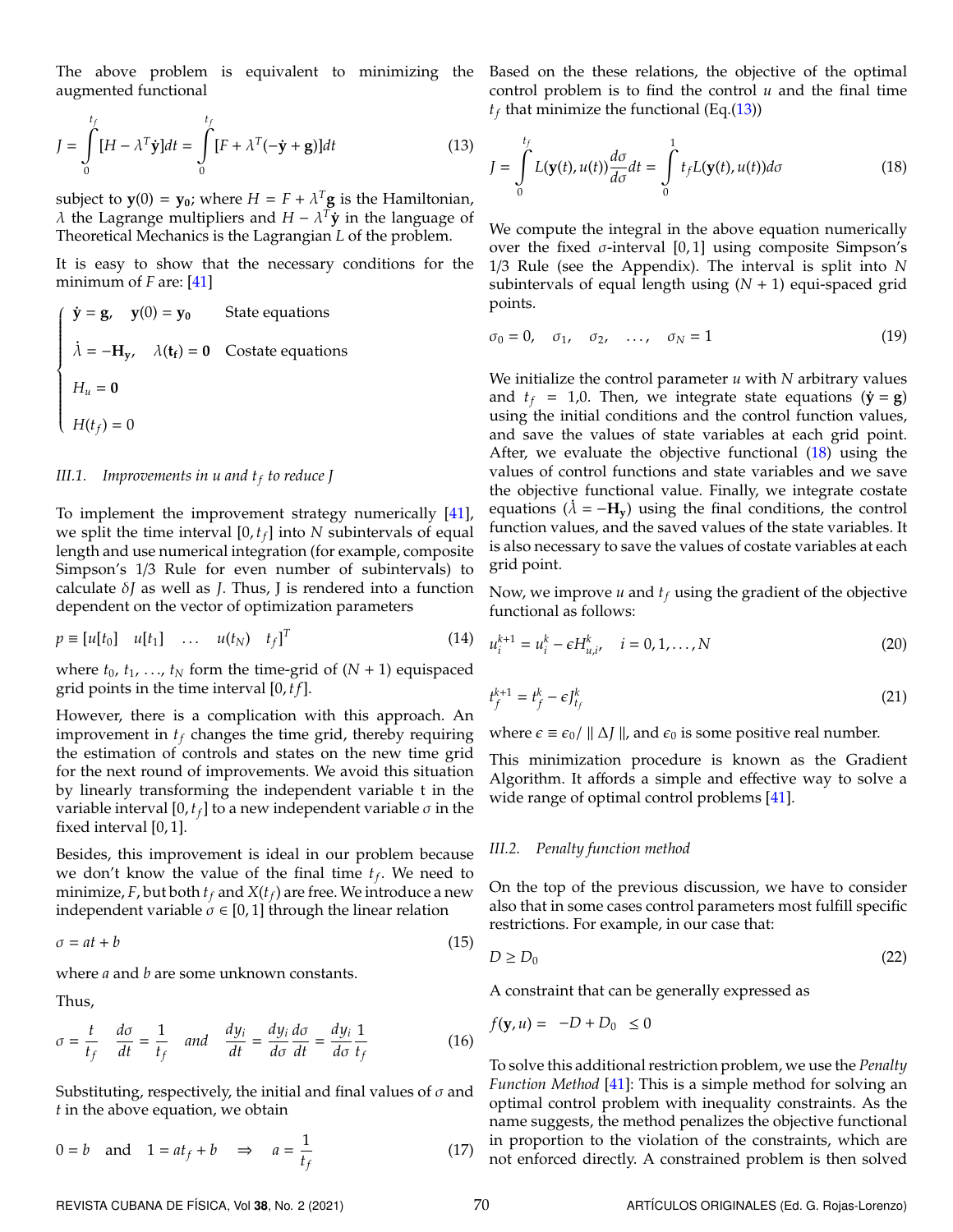using successive applications of an optimization method with increasing penalties for these constraint violations. This strategy gradually leads to the solution, which satisfies the inequality constraints.

The problem is equivalent to minimizing the augmented functional

$$
J = \int_{0}^{t_f} [F + \lambda^T(-\dot{\mathbf{y}} + \mathbf{g}) + \mu_{\lambda}^T f] dt = \int_{0}^{t_f} (L - \lambda^T \dot{\mathbf{y}}) dt
$$
 (23)

where, in general,  $\mu_{\lambda}$  are time dependent multipliers associated with the algebraic constraints *f* and the Lagrangian is

$$
L = F + \lambda^T \mathbf{g} + \mu_{\lambda}^T f = H + \mu_{\lambda}^T f
$$

The necessary conditions for the minimum of *J* are

$$
\dot{\mathbf{y}} = \mathbf{g} \qquad \mathbf{y}(0) = \mathbf{y_0} \qquad \dot{\lambda} = -L_{\mathbf{y}} \qquad \lambda(t_f) = 0
$$
\n
$$
f \le 0 \qquad L_u = \mathbf{0} \qquad L(t_f) = 0 \qquad \mu_{\lambda} \ge \mathbf{0} \qquad \mu_{\lambda}^T L_{\mu_{\lambda}} = \mathbf{0}
$$

To handle the inequalities, the penalty function method is slightly modified as follows. At any time, the multipliers corresponding to the inequalities are prescribed as

$$
\mu_{\lambda} = \mathbf{W}h \tag{24}
$$

where **W** is an *l*×*l* diagonal weighting matrix with all positive diagonal elements and *h* is

$$
h = \begin{cases} 0 & \text{if } f(t) \le 0 \\ 1 & \text{if } f(t) > 0 \end{cases}
$$

Thus, the augmented objective functional

$$
J = \int_{0}^{t_f} [F + \lambda^T(-\dot{\mathbf{y}} + \mathbf{g}) + h\mathbf{W}f] dt
$$

has the penalty function *h***W***f*, which is positive and enlarges *J* whenever any inequality is violated. The computational algorithm to find the minimum is in the Appendix.

## IV. RESULTS AND DISCUSSION

# **IV.0.1. Solution of Optimal Control Problem**

First, we describe how the above formalism translates into our specific problem. As we already mentioned, the equivalent problem in the fixed  $\sigma$ -interval [0, 1] is to minimize

 $F = -X(t_f)$  (25)

1.  $\dot{y} = g$ ,  $y(0) = y_0$ 

The state equations are

$$
\frac{dX}{d\sigma} = t_f(\mu - \phi D)X; \qquad X(0) = X_0
$$
  
\n
$$
\frac{ds_g}{d\sigma} = t_f(-u_g X - (s_g - c_g)D); s_g(0) = s_{g0}
$$
  
\n
$$
\frac{ds_l}{d\sigma} = t_f(-u_l X - s_l D); \qquad s_l(0) = 0
$$

The Hamiltonian is then given by

$$
H = t_f[-X + \lambda_x(\mu - \phi D)X + \cdots
$$

$$
+ \lambda_g(-u_g X - (s_g - c_g)D) + \lambda_l(-u_l X - s_l D)]
$$

The Lagrangian is

$$
L(\sigma) = H + [f(y_i, u_i)]^T \mathbf{W} f(y_i, u_i);
$$
  

$$
i = 0, 1, ..., N
$$

where

$$
f(\mathbf{y}, u) = -D + D_0 \le 0
$$

and  $W = \alpha^r \mathbf{1}$ . Then

$$
L(\sigma) = t_f[-X + \lambda_x(\mu - \phi D)X + \cdots
$$

$$
+ \lambda_g(-u_g X - (s_g - c_g)D) + \cdots
$$

$$
+ \lambda_l(-u_l X - s_l D)] + \alpha^r(-D + D_0)^2
$$

2. 
$$
\frac{d\lambda}{d\sigma} = -L_y, \lambda(1) = 0
$$
  
3. 
$$
L_u = 0
$$

In the Appendix, there is a detailed description of these expressions and their numerical implementations.

The results of our numerical simulations are presented in figure [5,](#page-6-0) where we compare the output of our optimization with the ones obtained using fixed dilution rates (see also figure [3\)](#page-3-0).

We can see that using an appropriate dilution rate protocol it is possible to achieve a higher cell density than that obtained using a constant dilution rate value, and also to reach this value more quickly. Note that through this protocol also the concentration of lactate, a toxic by-product of metabolism, is significantly reduced in the culture. We want to point out that predicting the optimal protocol to follow based on experience is not trivial and requires a high expenditure of time and resources.

The necessary conditions for the minimum in our problem are the interval  $\sigma = [0,1]$ . This can be solved by increasing N, but As can be seen in figure  $5$ , the graph indicating the optimal dilution protocol is very noisy. This noise is an effect of finite size due to the finite number *N* of partitions used to describe

REVISTA CUBANA DE FÍSICA, Vol 38, No. 2 (2021) 71 ARTÍCULOS ORIGINALES (Ed. G. Rojas-Lorenzo)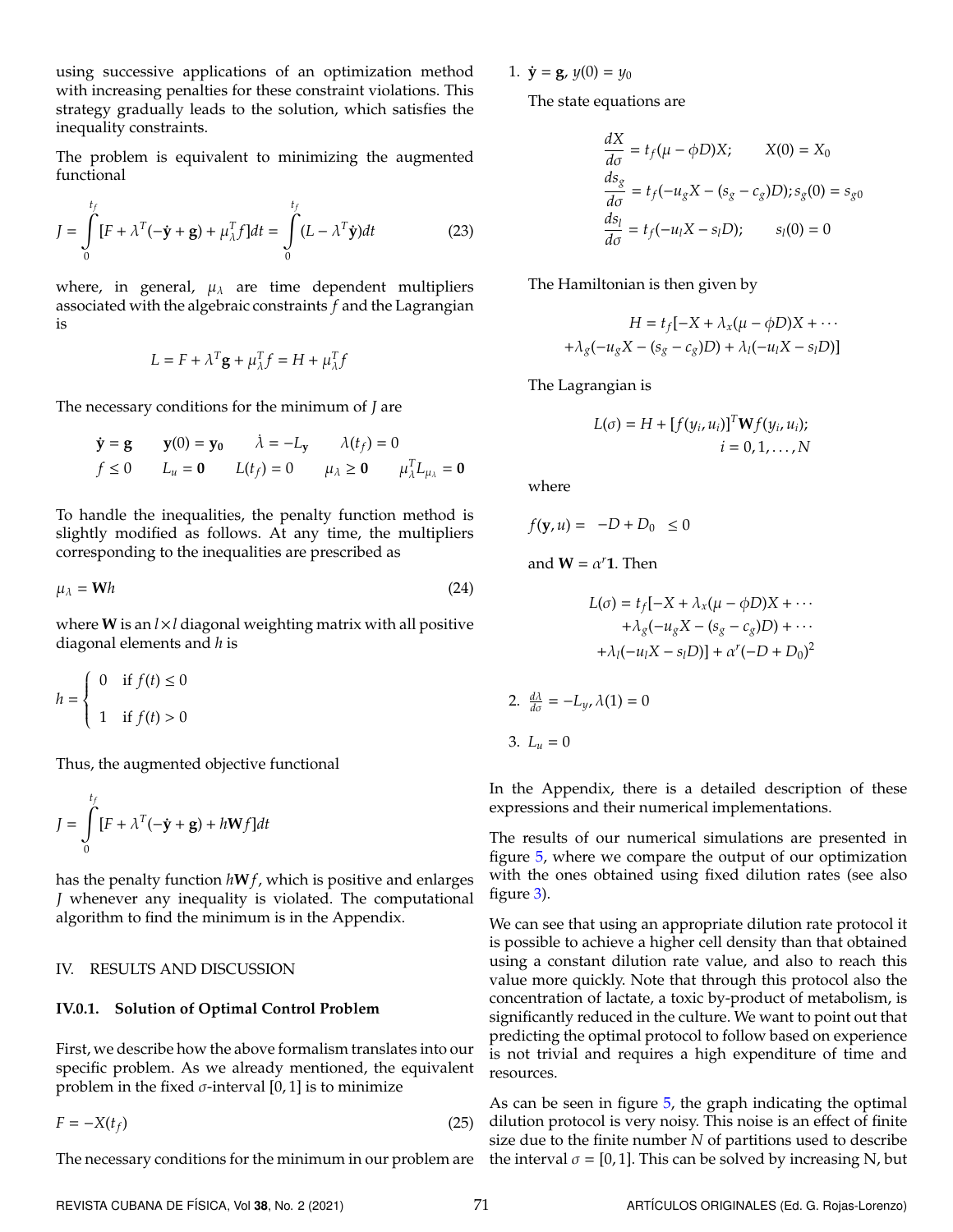<span id="page-6-0"></span>the computational cost would be higher.



Figura 5. Dilution rate, cell density, and concentrations of glucose and lactate in the culture in time. The blue line shows the results of the Optimal Control Problem, and the others lines are shown above in figure [4.](#page-3-1) In all graphs, we use as initial conditions  $X_0 = 0.5$  gDW/mL,  $c_{g_0} = 10$  mM; and  $\phi = 0.5$ . In the optimization, we use the follow parameters:  $N = 500$ ,  $\epsilon = 0.1$ , and  $30 \times 10^6$ iterations.

Therefore, to provide experimenters with a *D*(*t*) curve without this noise, we performed a simple interpolation to describe the protocol for *D*. We use a linear fit for the first part of the protocol, and a constant for the second. In practice,  $D(t) = 0.60$ days<sup>−</sup><sup>1</sup> +0,02 days<sup>−</sup><sup>2</sup> *t* during the first 3 days of the process and  $D = 2.15$  days<sup>-1</sup> for the rest of the time (red dashed line in figure [6\)](#page-6-1). To test the efficiency of the protocol, we compareed

the results of using our interpolated function with two similar protocols for the dilution rate *D*. The results are summarized in figure [6.](#page-6-1) We show that if the dilution increases too slowly, the steady state will be reached later in time. On the contrary, if it is increased too quickly, it will take much longer to reach the steady state, but in the process it will produce much more toxic by-products.

<span id="page-6-1"></span>

Figura 6. Comparison of cell density and glucose and lactate concentrations using two dilution rates somewhat different from the optimal obtained (blue line).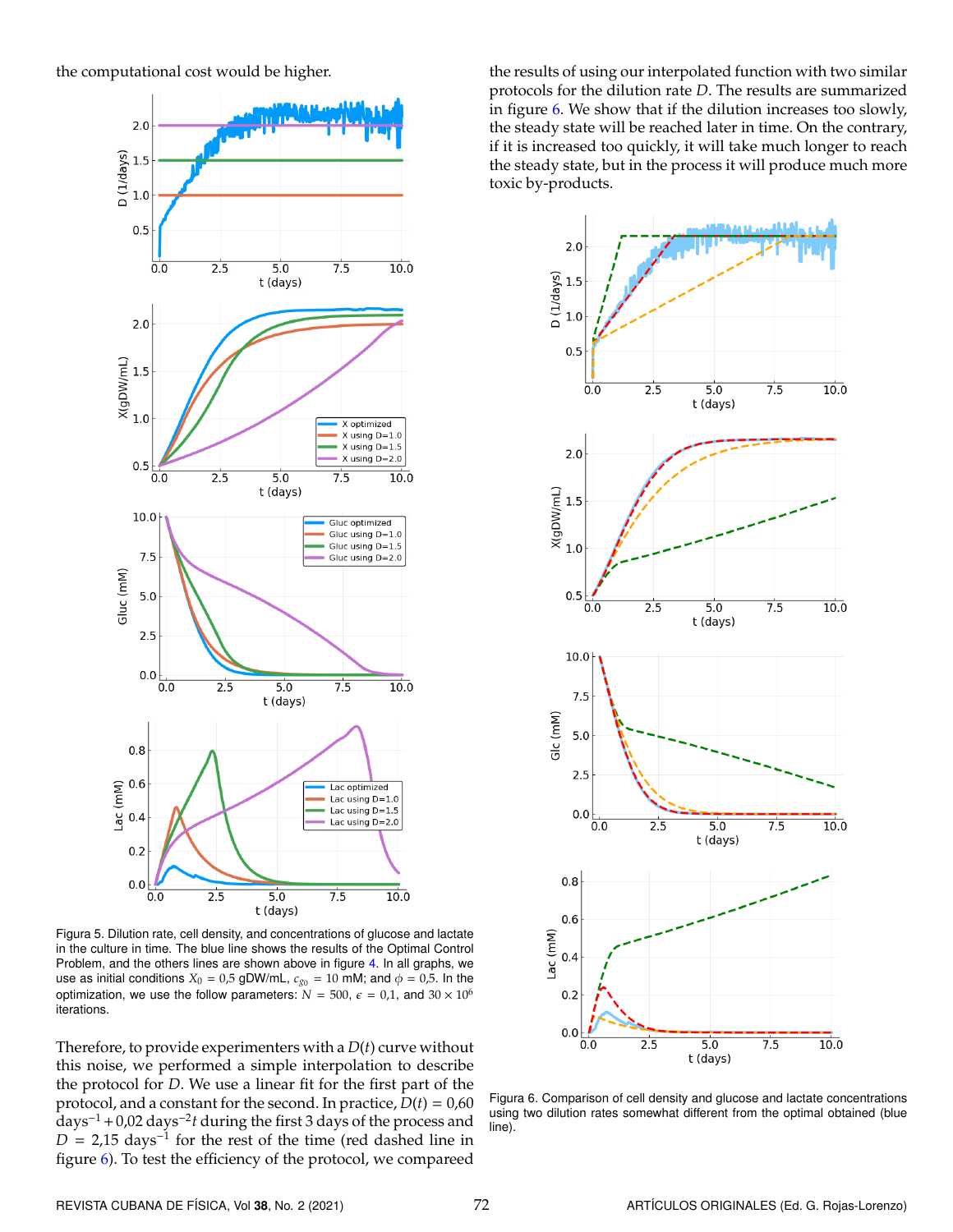## V. CONCLUSIONS

In this work, we have modeled a continuous cell culture using a set of non-linear equations. Our model describes the dynamics of the cell density as a combination of intracellular properties (cell growth) and external parameters (perfusion coefficient and dilution) in the chemostat. It also describes the dynamics of metabolite concentrations in the culture as a balance between cell consumption/secretion and the dilution rate.

As a proof of concept, we study a simple metabolic network and formulated the cell growth rate through the FBA algorithm. In this way, we avoid the need to use kinetic parameters to describe metabolic reactions. These parameters are usually unknown, or variable over time.

For the studied model, exploiting Optimal Control Theory techniques, including the dynamic penalty method, we were able to predict an optimal protocol for the dilution rate as a function of time. The use of this protocol maximizes the cell density at the steady state, minimizes the time in which this steady state is reached, and also minimizes the secretion of lactate in the culture.

Although these results can no longer be translated already into experimental systems, they support the feasibility of the approach for more complex and realistic problems. We are sure that the extension of this technique to the study of Genome Scale Metabolic Networks could be of great relevance in the biotechnological industry. Work is being done in this direction.

## ACKNOWLEDGMENTS

This project has received funding from the EuropeanUnion's Horizon 2020 research and innovation programMSCA-RISE-2016 under Grant Agreement No. 734439 IN-FERNET. This research has also been funded by the Office for the managment of funds and projects of the Ministery of Science, Technology and Environment of the Republic of Cuba within the project PN223LH010-015.

## VI. APPENDICES

#### *VI.1. Computational Algorithm*

The objective in this problem is to find the control *u* that minimizes

$$
\int\limits_{0}^{t_{f}}F[\mathbf{y}(t),u(t)]dt
$$

subject

 $\dot{y} = g[y(t), u(t)], \quad y(0) = y_0$ 

and *l* algebraic equality constraints

$$
f(\mathbf{y},u)=0
$$

The equivalent problem is to find the minimum of the augmented functional

$$
J = \int_{0}^{t_f} [F + \lambda^T(-\dot{\mathbf{y}} + \mathbf{g}) + \mu_{\lambda}^T f] dt = \int_{0}^{t_f} (L - \lambda^T \dot{\mathbf{y}}) dt
$$
 (26)

where, in general,  $\mu_{\lambda}$  are time dependent multipliers associated with the algebraic constraints *f*.

The necessary conditions for the minimum of *J* are

$$
\dot{\mathbf{y}} = \mathbf{g} \qquad \mathbf{y}(0) = \mathbf{y}_0 \qquad \dot{\lambda} = -L_{\mathbf{y}} \qquad \lambda(t_f) = 0
$$
  

$$
f \le 0 \qquad L_u = \mathbf{0} \qquad L(t_f) = 0
$$

At any time, the multipliers corresponding to the inequalities are prescribed as

$$
\mu_{\lambda} = \mathbf{W}h \tag{27}
$$

where **W** is an *l*×*l* diagonal weighting matrix with all positive diagonal elements and *h* is

$$
h = \begin{cases} 0 & \text{if } f(t) \le 0 \\ 1 & \text{if } f(t) > 0 \end{cases}
$$

To determine *u* and  $t_f$  at the minimum [\[41\]](#page-10-2),

- 1. Initialize the outer counter  $r = 0$ . Choose a real number  $\alpha > 1$ .
- 2. Set the  $l \times l$  diagonal weighting matrix  $W = \alpha^{r}1$ , where **1** is the  $l \times l$  identity matrix.
- 3. Set the iteration counter  $k = 0$ . Assume  $t_k = 1.0$  and obtain the fixed  $\sigma$ -grid of  $(N+1)$  equi-spaced grid points

$$
\sigma_0 = 0, \quad \sigma_1, \quad \sigma_2, \quad \dots, \quad \sigma_N = 1 \tag{28}
$$

At each grid point, assume control function values as follows:

$$
u_i^k \equiv u^k(\sigma_i); \quad i = 0, 1, \dots, N
$$
 (29)

- 4. Integrate state equations forward from  $\sigma = 0$  to 1 using the initial conditions and the control function values  $u_i^k$ ,  $i = 0, 1, \ldots, N$ . Save the values of state variables at the grid points.
- 5. Evaluate the objective functional using the controls  $u_i^k$ and the state variables **y k i** . Using composite Simpson's 1/3 Rule, the objective functional value is given by

$$
J = \frac{1}{3N} \left( A_0 + 4 \sum_{1,3,5,\dots}^{N} A_i + 2 \sum_{2,4,6,\dots}^{N} A_i + A_N \right)
$$
 (30)

where  $A_i \equiv t_f F(y_i, u_i) + [f(y_i, u_i)]^T W f(y_i, u_i); i =$  $0, 1, \ldots, N$ .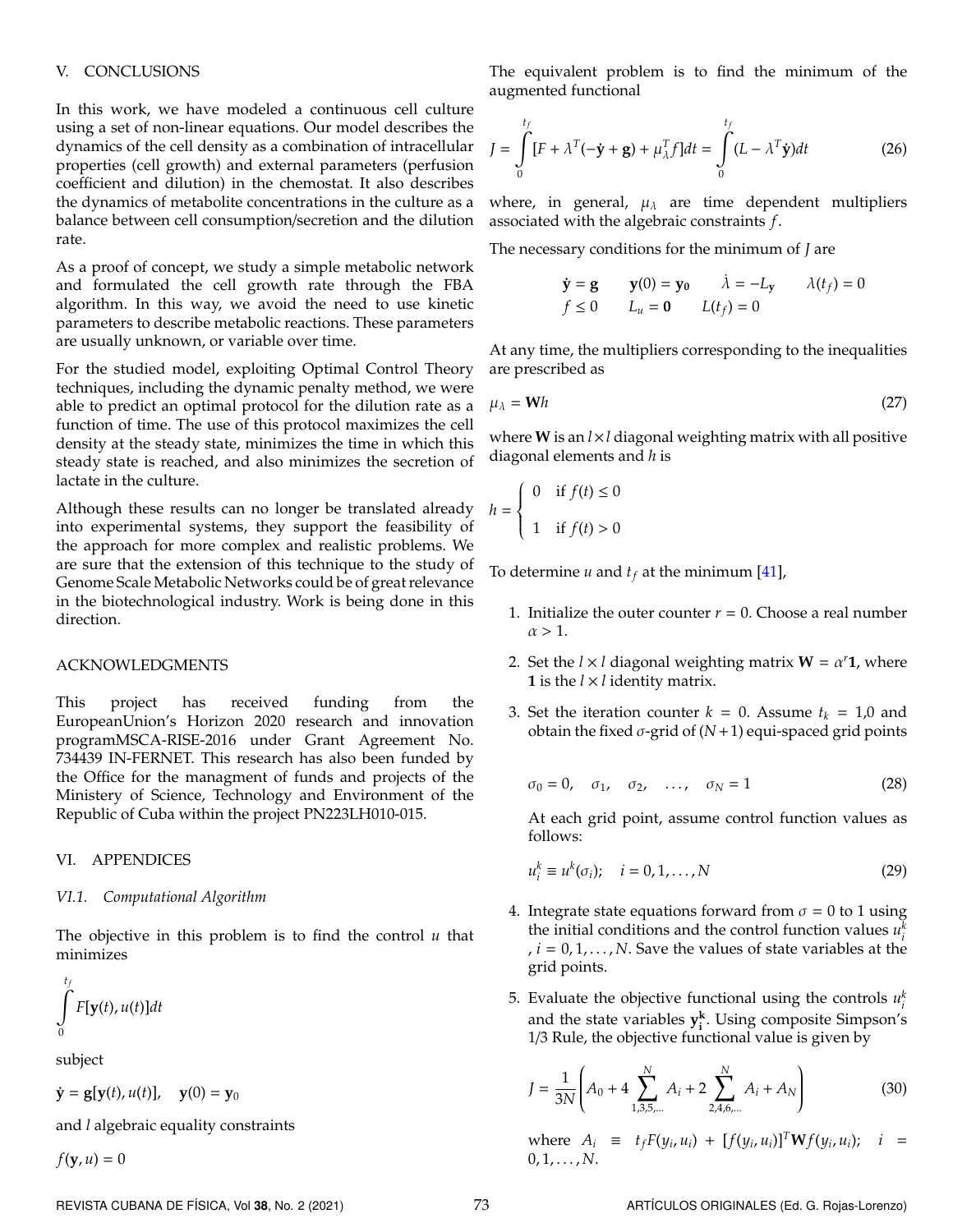6. Check the improvement in F for *k* > 0. Given a tolerable error  $\epsilon_1 > 0$ , if

$$
|F^k - F^{k-1}| < \epsilon_1 \tag{31}
$$

- 7. Integrate costate equations backward from  $\sigma = 1$  to 0 using the final conditions, the controls  $u_i^k$ , and the state variables **y k i** . Save the values of costate variables at the grid points.
- 8. Evaluate the gradient of J k by calculating the partial derivatives

$$
H_{u,i}^k \equiv H_u^k(\sigma_i) = H_u(\mathbf{y}_i^k, u_i^k, \lambda_i^k); \quad i = 0, 1, \dots, N
$$
 (32)

where

$$
H_i^k \equiv t_j^k [F(y_i^k, u_i^k, \lambda_i^k) + \lambda_i^T g(y_i^k, u_i^k, \lambda_i^k)]; \quad i = 0, 1, 2, \dots, N
$$
\n(33)

and

$$
J_{t_f}^k = \int_0^1 \frac{H^k}{t_f^k} d\sigma = \frac{1}{3N t_f^k} \left( H_0^k + 4 \sum_{1,3,5,\dots}^N H_i^k + 2 \sum_{2,4,6,\dots}^N H_i^k + H_N^k \right)
$$
(34)

Check the magnitude of the gradient. Given a small positive real number  $\epsilon_2$ , if the norm of the gradient

$$
\sqrt{\sum_{i=0}^{N} [H_u(y_i^k, u_i^k, \lambda_i^k)]^2 + [J_{t_f^k}^k]^2} < \epsilon_2 \tag{35}
$$

then take these results.

9. Improve control functions and the final time by calculating

$$
u_i^{k+1} = u_i^k - \epsilon H_{u,i}^k, \quad i = 0, 1, ..., N
$$
 (36)

$$
t_f^{k+1} = t_f^k - \epsilon J_{t_f}^k \tag{37}
$$

where  $\epsilon \equiv \epsilon_0 / || \Delta J ||$ ,  $\epsilon_0$  is some positive real number and

$$
\nabla J \equiv [L_u(\sigma_0) \quad L_u(\sigma_1) \quad \dots \quad L_u(\sigma_N) \quad J_{t_f}]^T \tag{38}
$$

where

$$
L(\sigma_i) = t_f[F(y_i, u_i) + \lambda_i^T g(y_i, u_i)] + [f(y_i, u_i)]^T \mathbf{W} f(y_i, u_i);
$$
  
\n
$$
i = 0, 1, ..., N
$$
\n(39)

10. When the gradient algorithm converges in, say, *k* iterations, save the state, the control, and the final time,

$$
\mathbf{y}_i^k, \quad u_i^k; \quad i = 0, 1, \dots, N; \quad \text{and} \quad t_f^k
$$

11. Increment the counter *r* by one and assign

$$
\mathbf{y}_i^k \to \mathbf{y}_i^r, \quad u_i^k \to u_i^r; \quad \mathbf{h}_i^k \to \mathbf{h}_i^r; \quad i = 0, 1, \dots, N; \quad \text{and} \quad t_f^k \to t_f^r
$$

12. Given a positive real number  $\epsilon_3$  close to zero, if the error

$$
E = \sum_{i=0}^{N} [\mathbf{h}_i^r]^T f(y_i^r, u_i^r) > \epsilon_3
$$
\n(40)

then some constraints are violated. Therefore, repeat the algorithm.

Otherwise, the constraints  $f \leq 0$  are satisfied, and the values

*y*<sup>*r*</sup>, *i i* = 0, 1, . . . , *N*; and *t*<sup>*r*</sup></sup>

correspond to the minimum.

# *VI.2. Solution of Optimal Control Problem*

## **VI.2.1. Toy model**

# *Dynamic Problem*

The Lagrangian is given by

$$
L(\sigma) = t_f[-X + \lambda_x(\mu - \phi D)X + \lambda_g(-u_g X - (s_g - c_g)D) + \lambda_l(-u_l X - s_l D)] + \alpha' [(-D + D_0)^2 + \phi^2 + (\phi - 1)^2]
$$
(41)

The following conditions are necessary:

■ 
$$
\frac{d\lambda}{d\sigma} = -L_y
$$
,  $\lambda(1) = 0$   
The costate equations are

$$
\frac{d\lambda_x}{d\sigma} = -L_X = t_f[1 - \lambda_x(\mu - \phi D + \frac{\partial \mu}{\partial X}X) +
$$

$$
\lambda_g(u_g + \frac{\partial u_g}{\partial X}X) + \lambda_l(u_l + \frac{\partial u_l}{\partial X}X)], \lambda_x(1) = 0
$$

$$
\frac{d\lambda_g}{d\sigma} = -L_{s_g} = t_f\lambda_g D, \lambda_g(1) = 0
$$

$$
\frac{d\lambda_l}{d\sigma} = -L_{s_l} = t_f(-\lambda_x X \frac{\partial \mu}{\partial s_l} + \lambda_l D), \lambda_l(1) = 0
$$

where

$$
\frac{\partial \mu}{\partial X} = \begin{cases}\n-\frac{1}{y} \frac{c_g D}{X^2} (N_F + N_R) & \text{if } c_g D/X < r_m \\
-\frac{1}{y} \frac{c_g D}{X^2} N_F & \text{if } r_m \le c_g D/X \le V \\
0 & \text{if } V < c_g D/X\n\end{cases}
$$

$$
\frac{\partial \mu}{\partial s_l} = -\tau
$$

and

$$
\frac{\partial u_g}{\partial X} = \left\{ \begin{array}{cl} -\frac{c_g D}{X^2} & \text{if $V \geq c_g D/X$} \\ & \\ 0 & \text{if $V < c_g D/X$} \end{array} \right.
$$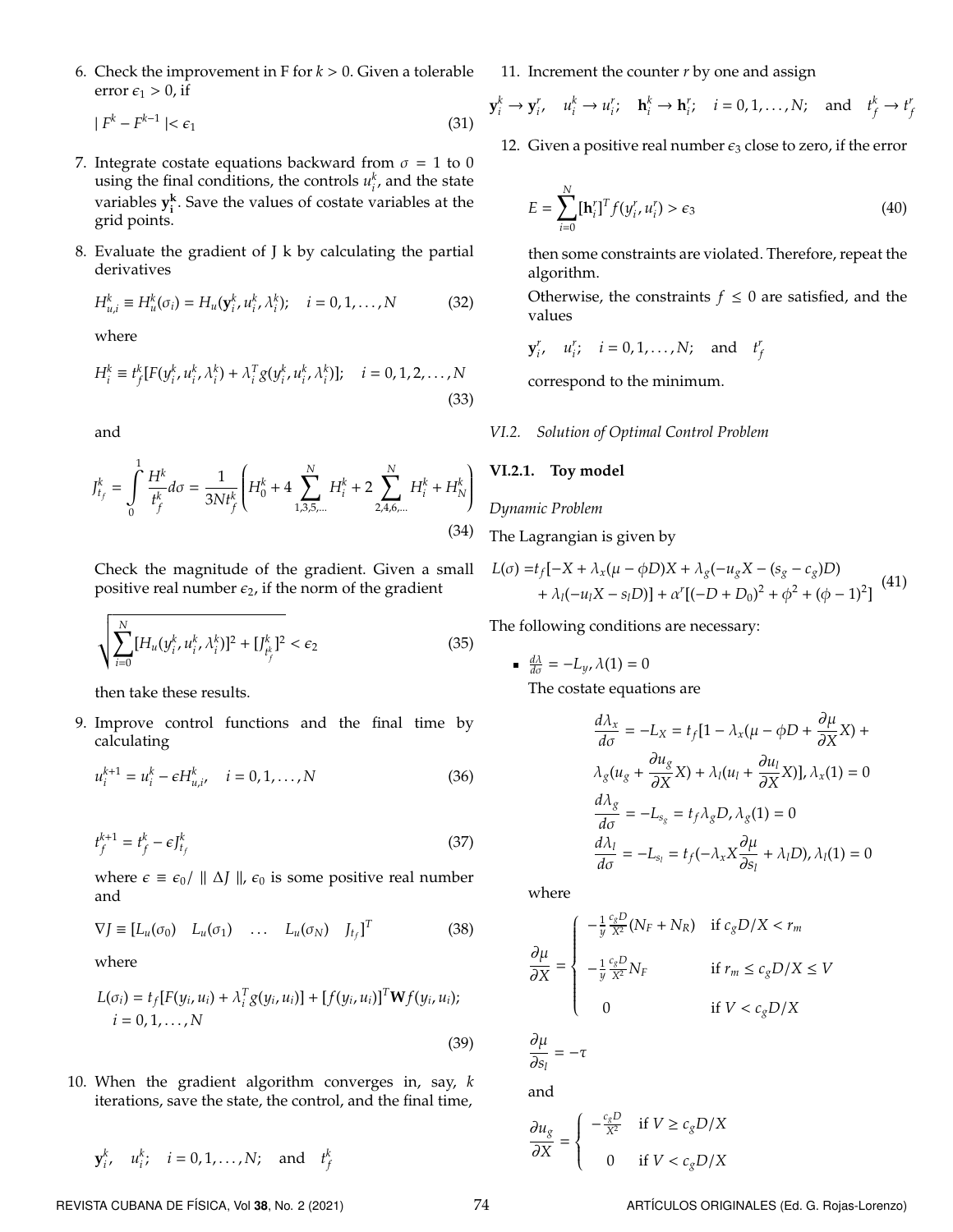$$
\frac{\partial u_l}{\partial X} = \begin{cases} 0 & \text{if } c_g D / X < r_m \\ \frac{c_g D}{X^2} & \text{if } r_m \le c_g D / X \le V \\ 0 & \text{if } V < c_g D / X \end{cases}
$$

$$
\blacksquare~L_u=0
$$

$$
\frac{\partial L}{\partial D} = t_f \left\{ X \left[ \lambda_x (\frac{\partial \mu}{\partial D} - \phi) - \lambda_g \frac{\partial u_g}{\partial D} - \lambda_l \frac{\partial u_l}{\partial D} \right] \right\}
$$
\n
$$
-t_f [\lambda_g (s_g - c_g) - \lambda_l s_g - 2\alpha' (-D + D_0)] = 0
$$
\n(42)

$$
\frac{\partial L}{\partial \phi} = t_f [-DX\lambda_x] + \alpha^r (4\phi - 2) = 0 \tag{43}
$$

where

$$
\frac{\partial \mu}{\partial D} = \begin{cases} \frac{1}{y} \frac{c_g}{X} (N_F + N_R) & \text{if } c_g D/X < r_m \\ \frac{1}{y} \frac{c_g}{X} N_F & \text{if } r_m \le c_g D/X \le V \\ 0 & \text{if } V < c_g D/X \end{cases}
$$

and

$$
\frac{\partial u_g}{\partial D} = \begin{cases} \frac{c_g}{X} & \text{if } V \ge c_g D/X\\ 0 & \text{if } V < c_g D/X \end{cases}
$$

$$
\frac{\partial u_l}{\partial D} = \begin{cases} 0 & \text{if } c_g D/X < r_m\\ -c_g/X & \text{if } r_m \le c_g D/X \le V\\ 0 & \text{if } V < c_g D/X \end{cases}
$$

## REFERENCES

- <span id="page-9-0"></span>[1] T. S. Le, M. McCann, S. M. Azarin and W.-S. Hu, Chem. Eng. Prog. **112**, 34 (2016).
- <span id="page-9-1"></span>[2] M. S. Croughan, K. B. Konstantinov and C. Cooney, Biotechnol. Bioeng. **112**, 648 (2015).
- <span id="page-9-2"></span>[3] A. Kumar, I. A. Udugama, C. L. Gargalo and K. V. Gernaey, Processes **8**, 1641 (2020).
- <span id="page-9-3"></span>[4] A. P. B. Benyahia, L. Pereira and F. V. Santos da Silva, New and Future Developments in Microbial Biotechnology and Bioengineering, **69**, 89 (2020).
- <span id="page-9-4"></span>[5] M. Guevara-Martinez, Strain-and bioprocess-design strategies to increase production of (r)-3-hydroxybutyrate by escherichia coli, Ph.D. thesis, KTH Royal Institute of Technology (2019).
- <span id="page-9-5"></span>[6] B. A. Pérez-Fernández, J. Fernandez-de Cossio-Diaz, T. Boggiano, K. León and R. Mulet, Biotechnol. Bioeng. 118, 1884 (2021).
- <span id="page-9-6"></span>[7] P. Biechele, C. Busse, D. Solle, T. Scheper and K. Reardon, Eng. Life Sci. **15**, 469 (2015).
- <span id="page-9-7"></span>[8] D. Martens, C. De Gooijer, C. Van der Velden-De Groot, E. Beuvery and J. Tramper, Biotechnol Bioeng **41**, 429 (1993).
- <span id="page-9-8"></span>[9] M. K. F. Wolf, A. Closet, M. Bzowska, J.-M. Bielser, J. Souquet, H. Broly and M. Morbidelli, Biotechnol. J. **14**, 1700722 (2019).
- <span id="page-9-9"></span>[10] G. Alwan, Int. J. Chem. Process Eng. Res. **5** (2012).
- <span id="page-9-10"></span>[11] J. Monod, Annu. Rev. Microbiol. **3**, 371 (1949).
- <span id="page-9-11"></span>[12] J. Alvarez-Ramirez, M. Meraz and E. J. Vernon-Carter, Biochem. Eng. J. **150**, 107305 (2019).
- <span id="page-9-12"></span>[13] B. Chezeau and C. Vial, Biohydrogen, Biomass, Biofuels, Biochemicals **445**, 483 (Elsevier, 2019), 2nd edition.
- <span id="page-9-13"></span>[14] D. Orhon, E. U. Cokgor, G. Insel, O. Karahan and T. Katipoglu, Bioresour. Technol. 100, 5678 (2009).
- <span id="page-9-14"></span>[15] I. Pala-Ozkok, A. Rehman, N. Yagci, E. Ubay-Cokgor, D. Jonas and D. Orhon, Bioresour. Technol. **126**, 274 (2012).
- <span id="page-9-15"></span>[16] R. U. Ibarra, J. S. Edwards and B. O. Palsson, Nature **420**, 186 (2002).
- <span id="page-9-16"></span>[17] J. Fernandez-de-Cossío-Díaz, K. Leon and R. Mulet, PLoS Comput. Biol. **13**, e1005835 (2017).
- <span id="page-9-17"></span>[18] A. Vazquez, J. Liu, Y. Zhou and Z. N. Oltvai, BMC. Syst. Biol. **4**, 58 (2010).
- <span id="page-9-18"></span>[19] J. Fernandez-de-Cossío-Díaz and A. Vazquez, Sci. Rep. **7**, 13488 (2017).
- <span id="page-9-19"></span>[20] J. Fernandez-de-Cossío-Díaz and R. Mulet 15, e1006823 (2019).
- <span id="page-9-20"></span>[21] J. Fernandez-de-Cossío-Díaz, A. D. Martino, R. Mulet, Sci. Rep. **7**, 3103 (2017).
- <span id="page-9-21"></span>[22] D. Kilburn, M. Lilly and F. Webb, J. Cell. Sci. **4**, 645 (1969).
- <span id="page-9-22"></span>[23] A. M. Feist and B. O. Palsson, Curr. Opin. Microbiol. **13**, 344 (2010).
- <span id="page-9-23"></span>[24] A. M. Feist and B. O. Palsson, Genome Biol. **17**, 110 (2016).
- <span id="page-9-24"></span>[25] M. Al-Rubeai, D. Mills and A. Emery, Cytotechnology **4**, 13 (1990).
- <span id="page-9-25"></span>[26] N. Simpson, R. Singh, A. Perani, C. Goldenzon and M. Al-Rubeai, Biotechnol. Bioeng. **59**, 90 (1998).
- [27] R. Singh, M. Al.-Rubeai, C. Gregory and A. Emery, Biotechnol. Bioeng. **44**, 720 (1994).
- <span id="page-9-26"></span>[28] S. Mercille and B. Massie, Biotechnol. Bioeng. **44**, 1140 (1994).
- <span id="page-9-27"></span>[29] B. Krampe and M. Al-Rubeai, Cytotechnology **62**, 175 (2010).
- [30] A. Perani, R. Singh, R. Chauhan and M. Al-Rubeai, Cell. Culture Engineering VI 177, **188** (Springer, 1998).
- <span id="page-9-29"></span>[31] M. Al-Rubeai, R. Singh, M. Goldman and A. Emery, Biotechnol. Bioeng. **45**, 463 (1995).
- [32] R. Singh and M. Al-Rubeai, Apoptosis **167**, 184 (1998).
- <span id="page-9-28"></span>[33] J. S. Ryu and G.M. Lee, Biotechnol. Bioeng. **62**, 120 (1999).
- <span id="page-9-30"></span>[34] Y. Chisti, Trends Biotechnol. **18**, 420 (2000).
- <span id="page-9-31"></span>[35] B. C. Batt and D. S. Kompala, Biotechnol. Bioeng. **34**, 515 (1989).
- <span id="page-9-34"></span>[36] S. Dhir, K. J. Morrow, R. R. Rhinehart and T. Wiesner, Biotechnol. Bioeng. **67**, 197 (2000).
- <span id="page-9-32"></span>[37] B. S. Cummings and R. G. Schnellmann, Curr. Protoc. Pharmacol. **25**, 12 (2004).
- <span id="page-9-33"></span>[38] B. Alberts and A. Johnson, Molecular Biology of the Cell (Garland Science, Taylor and Francis Group, New York, NY, 2015), 6th edition.